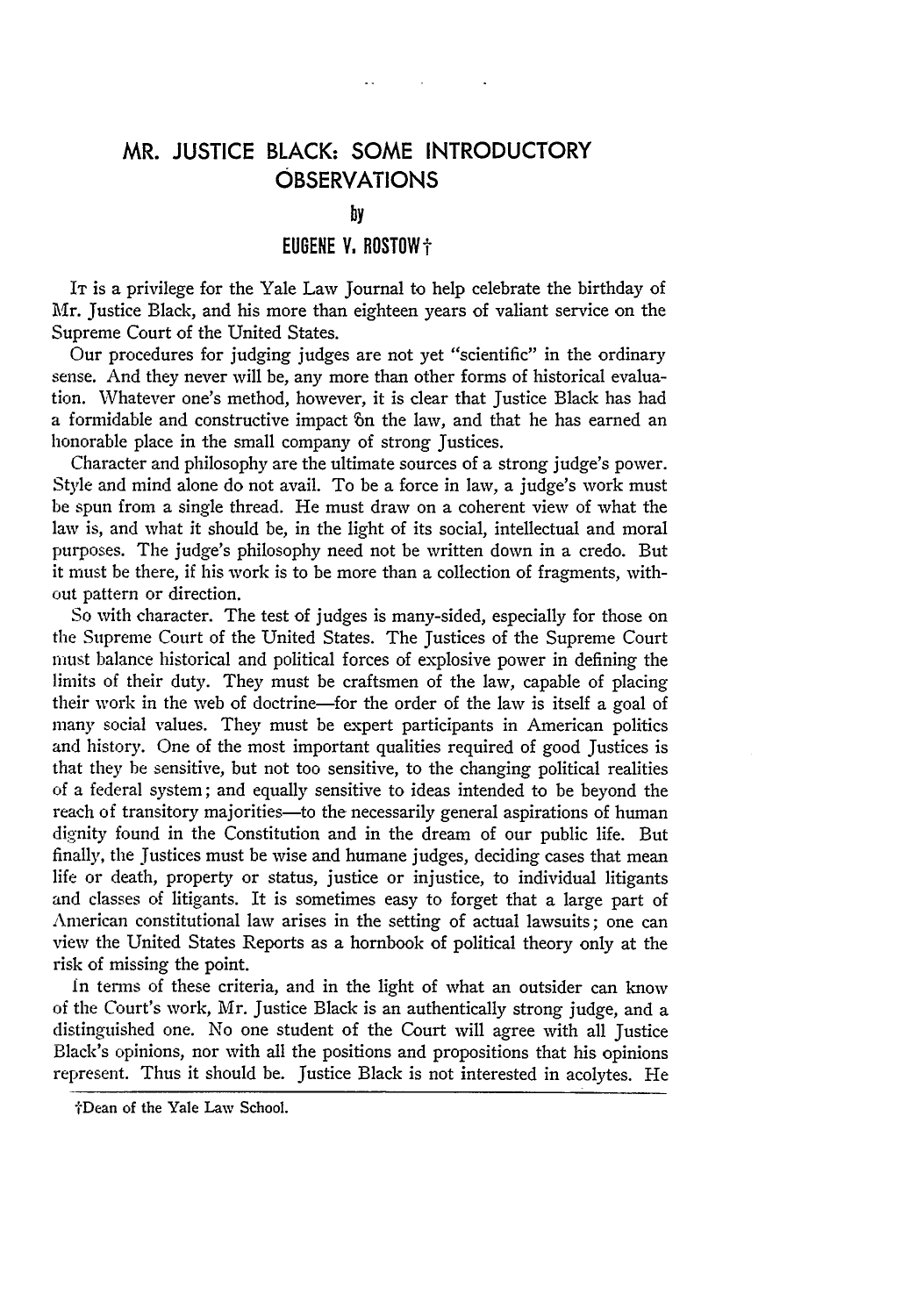has been seeking to persuade a mature audience to alter some of its most tenaciously held views. Justice Black knows better than anyone else that such a major effort will take time, and that it may do much good even if it is not, and should not be, fully successful. The work of the Court is necessarily collective. No judge, however strong, can expect to impose his views on an institution that must move slowly if it is to retain its peculiar function in the process of American politics.

Justice Black has done excellent work in many fields of law. His writing has been marked by distinctive habits of thought. He has almost invariably sought to re-examine the premises behind each problem that came to his hand. Thus he has served as a skeptical outsider on the Court, preserving his detachment, and insisting on a review of fundamentals, before accepting any given rule. In this way, he has developed a constitutional position which is always individual, and often provocative. The freshness of Justice Black's views has been well served by a simple lucidity<sup>o</sup> of style, which has made his writing an instrument of abiding power.

This prefatory note is not the place for a comprehensive review of Justice Black's opinions. But two general aspects of his accomplishment as a judge may be mentioned here.

First, it is now clear that Justice Black has proposed a radical, and debatable, change in the relation of the Supreme Court to the Congress and to the state legislatures, a change that would in many areas greatly reduce the traditional power of the Court. Justice Black is never content to change precedents alone. With surprising zeal, he seeks to hammer out fixed rules of constitutional law. Such rules, he hopes, might bind future judges to refrain from actions that he would regard as unwarranted interference with the prerogatives of legislators. Many groups of opinions illustrate this aspect of his constitutional philosophy. He would remit to Congress, for example, almost the whole of the problem of dealing with state-imposed trade barriers that may be viewed as "discriminating" against or "unduly burdensome" to interstate commerce.<sup>1</sup> He would inter even the final memory of *Adkins v. Children's Hospital 2* and like cases, strictly refusing to find due process problems in the substance of statutes regulating business conduct.<sup>3</sup> The elected legislature, he profoundly believes, must have the last word on a wide range of problems in any system that hopes to be democratic.

A second major feature of the constitutional universe of Mr. Justice Black is his conviction that the Supreme Court does have the right and duty to strike down as unconstitutional much legislative or executive action that might

<sup>1.</sup> H. P. Hood & Sons, Inc. v. Du Mond, 336 U.S. 525, 545 (1949) (dissenting opinion) **;** Morgan v. Virginia, 328 **U.S.** 373, **386** (1946) (concurring opinion) ; Southern Pac. Co. v. Arizona *ex rel.* Sullivan, 325 U.S. 761, 784 (1945) (dissenting opinion).

<sup>2. 261</sup> U.S. **525** (1923). See also, e.g., Morehead v. New York *ex rel.* Tipaldo, 298 U.S. 587 (1936); Lochner v. New York, 198 U.S. 45 (1905).

<sup>3.</sup> Lincoln Federal Labor Union v. Northwestern Iron & Metal Co., 335 U.S. 525 (1949); United States v. Causby, 328 U.S. *256, 268* (1946) (dissenting opinion). See also Sun Oil Co. v. Burford, 319 U.S. 215 (1943).